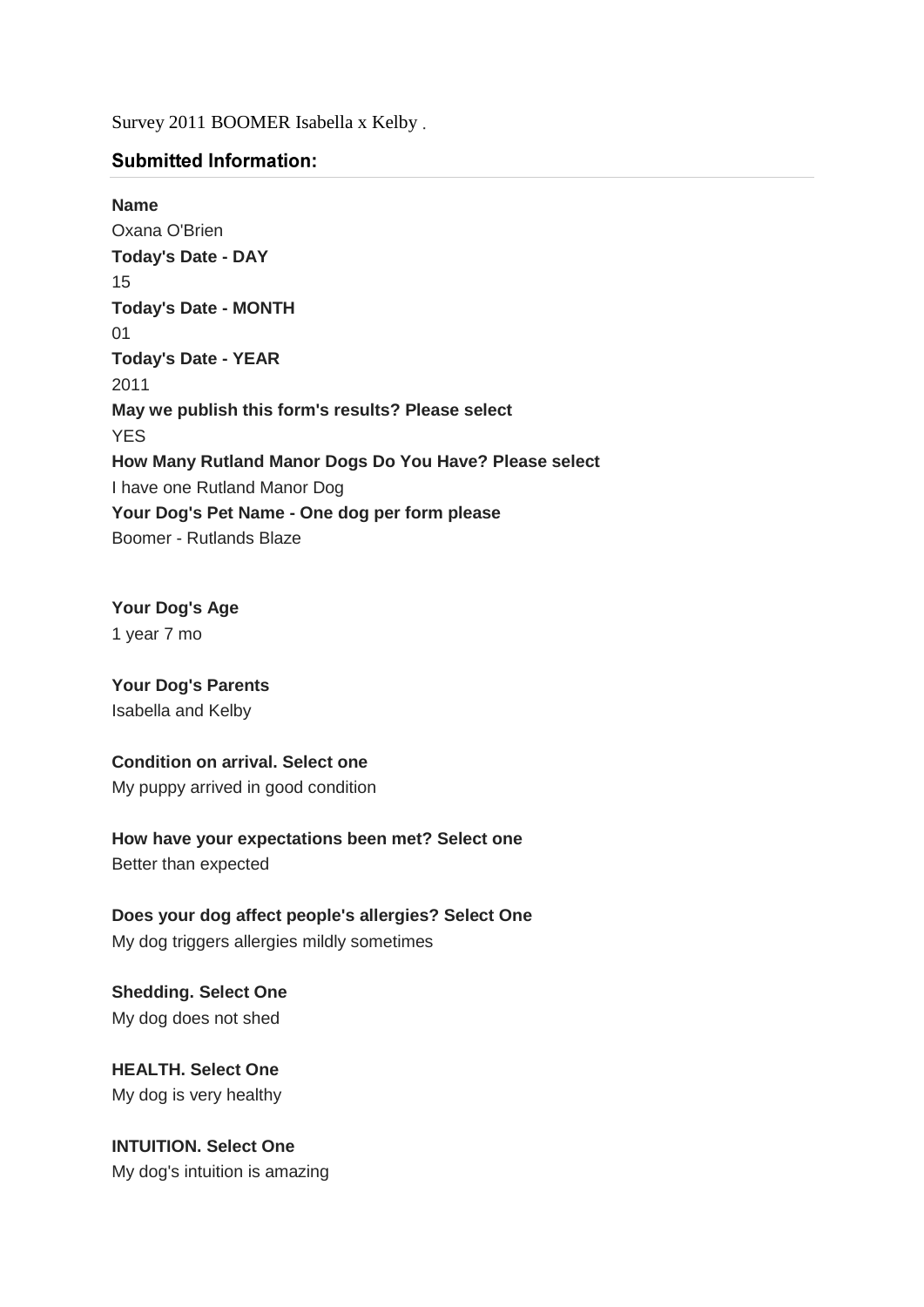# **INTELLIGENCE and TRAINABILITY. Select One**

My dog is extremely intelligent and loves learning

#### **How Would You Rate Rutland Manor's Customer Service?**

Very caring before and after

#### **Would You be Likely to Recommend Rutland Manor?**

Yes, I would definitely recommend Rutland Manor

# **ADDITIONAL COMMENTS EITHER POSITIVE OR NEGATIVE AND THANK YOU FOR COMPLETING THIS FORM!**

I must tell you, Beverly, that when I walk Boomer down the street people literally stop in their tracks (get out of their cars, stop biking, etc.) and make pictures of Boomer and tell us how beautiful Boomer is.

Boomer turned out to be extremely loyal family member. He is very intuitive, good natured a little bit shy at times around larger and more aggressive dogs. He is very polite - every time after getting a meal, he comes to whoever served it to him and licks the persons hand and wags his tail - we figured out that this is Boomer's way of saying thank you.

Boomer absolutely is in love with my husband and this feeling is mutual. He loves playing cath with my husband and also my husband and the dog play somekind of their own game which is a mix between wrestling, running , growling and chasing - they both seem to enjoy this activity a lot.

We came to a conclusion after a 1.5 years with Boomer that he is an absolutely perfect dog very smart, playful, loyal, protective, polite, gentle, delicate, good natured, alert and active, but also patient....absolutely loves to be with people and to go places with his family. He loves to be part of the pack. Most happy when the whole family is together and when we go on an adventure with kids - boating, or camping or biking, etc.... Booomer has completely integrated himself in our famiily and also developed very special relationships with friends and relatives who enjoy spending time with him. Interestingly, we tend to think that Boomer is more into people than into other dogs (except may be other Labradoodles) - when other dogs are around Boomer plays with them and then hangs around people for the rest of the evening...

Also, Boomer, has all of the "doggy characteristics and loves doing stuff that all dogs fo chases squirls, cats, barks sometimes at strangers, extremely intuitive and knows which strangers are OK and which are not (keys into our emotions, I guess).

A couple of other comments that you might find helpful - Boomer still has an undercoat